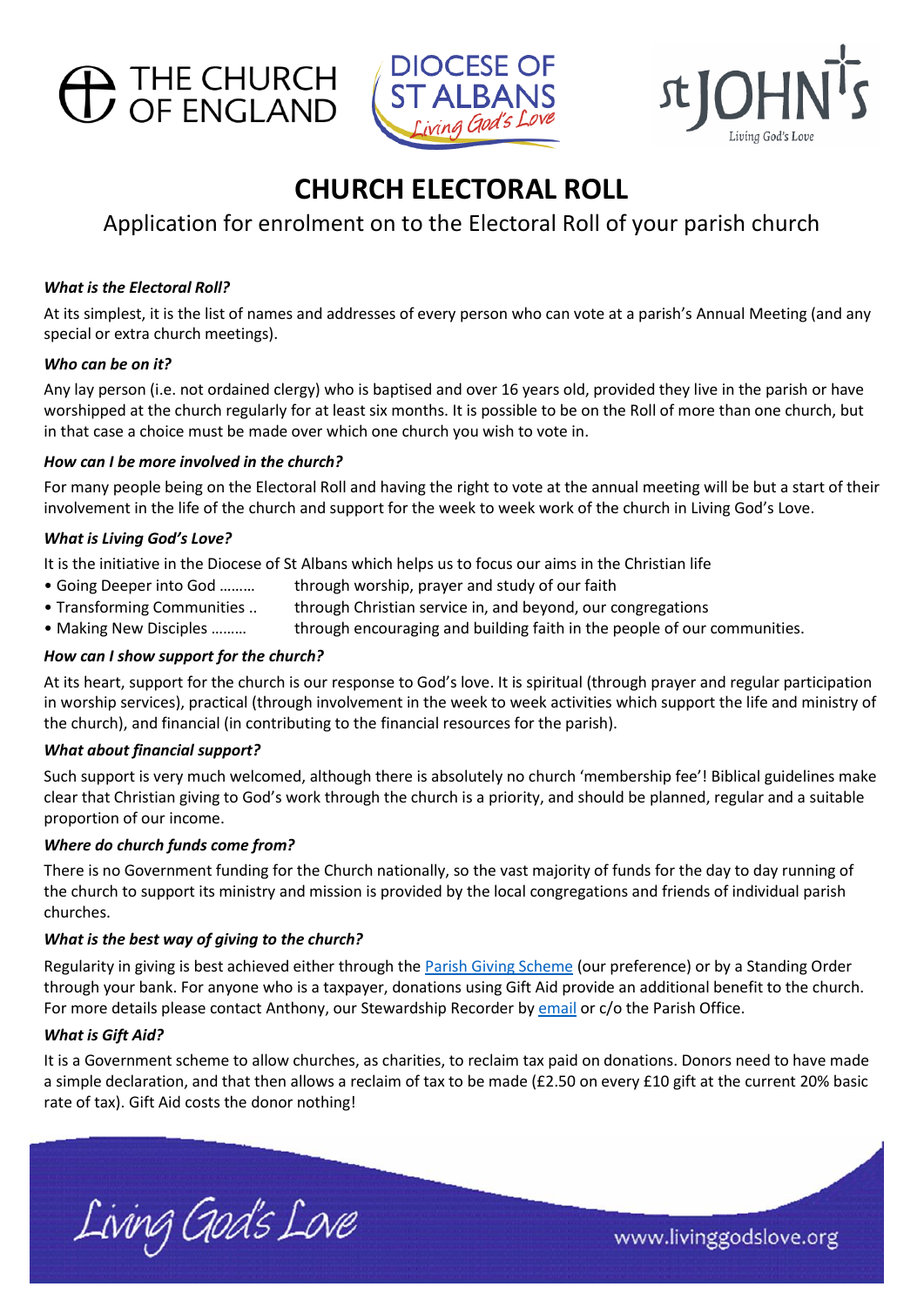|                                                                                                                                                                 |                            | THE CHURCH<br>OF ENGLAND                                                                                                                                                                                                                                                                                                                                                        | <b>CHURCH ELECTORAL</b><br><b>ROLL</b>                                                                                                                                                                                                                                                                                                                                                                                                             | DIULEJE UF<br><b>ST ALBANS</b><br>iving God's L |  |
|-----------------------------------------------------------------------------------------------------------------------------------------------------------------|----------------------------|---------------------------------------------------------------------------------------------------------------------------------------------------------------------------------------------------------------------------------------------------------------------------------------------------------------------------------------------------------------------------------|----------------------------------------------------------------------------------------------------------------------------------------------------------------------------------------------------------------------------------------------------------------------------------------------------------------------------------------------------------------------------------------------------------------------------------------------------|-------------------------------------------------|--|
|                                                                                                                                                                 |                            |                                                                                                                                                                                                                                                                                                                                                                                 | Application for enrolment on to the Electoral Roll of your parish church                                                                                                                                                                                                                                                                                                                                                                           |                                                 |  |
| Parish                                                                                                                                                          |                            |                                                                                                                                                                                                                                                                                                                                                                                 | <b>HARPENDEN ST JOHN</b>                                                                                                                                                                                                                                                                                                                                                                                                                           |                                                 |  |
|                                                                                                                                                                 | <b>Full Name and Title</b> |                                                                                                                                                                                                                                                                                                                                                                                 |                                                                                                                                                                                                                                                                                                                                                                                                                                                    |                                                 |  |
|                                                                                                                                                                 | <b>Full address</b>        |                                                                                                                                                                                                                                                                                                                                                                                 |                                                                                                                                                                                                                                                                                                                                                                                                                                                    |                                                 |  |
|                                                                                                                                                                 |                            |                                                                                                                                                                                                                                                                                                                                                                                 |                                                                                                                                                                                                                                                                                                                                                                                                                                                    | Postcode                                        |  |
|                                                                                                                                                                 |                            | <b>Email address (optional)</b>                                                                                                                                                                                                                                                                                                                                                 | <u> 1980 - Johann John Stone, markin film yn y brening yn y brening yn y brening yn y brening yn y brening yn y b</u>                                                                                                                                                                                                                                                                                                                              |                                                 |  |
|                                                                                                                                                                 |                            |                                                                                                                                                                                                                                                                                                                                                                                 |                                                                                                                                                                                                                                                                                                                                                                                                                                                    |                                                 |  |
| 1: I declare that (please tick only one box from options A or B)<br>I am baptised, am a lay person, and am aged 16 or over or become 16* on ______________<br>1 |                            |                                                                                                                                                                                                                                                                                                                                                                                 |                                                                                                                                                                                                                                                                                                                                                                                                                                                    |                                                 |  |
|                                                                                                                                                                 |                            | birthday.                                                                                                                                                                                                                                                                                                                                                                       | *Those who become 16 in the next twelve months may complete the form and become eligible to be entered on the roll on their sixteenth                                                                                                                                                                                                                                                                                                              |                                                 |  |
|                                                                                                                                                                 |                            |                                                                                                                                                                                                                                                                                                                                                                                 | 2: I declare that (please tick only one box from options A, B or C)                                                                                                                                                                                                                                                                                                                                                                                |                                                 |  |
| 2A                                                                                                                                                              |                            | I am a member of the Church of England or of a Church in communion with the Church of England and<br>am a resident in the parish**.                                                                                                                                                                                                                                             |                                                                                                                                                                                                                                                                                                                                                                                                                                                    |                                                 |  |
| 2B                                                                                                                                                              |                            | I am a member of the Church of England or of a Church in communion with the Church of England, am<br>not resident in the parish [but have habitually attended public worship in the parish during the<br>preceding six months] or [and would have habitually attended public worship in the parish during the<br>preceding six months but was prevented from doing so because ] |                                                                                                                                                                                                                                                                                                                                                                                                                                                    |                                                 |  |
| 2C                                                                                                                                                              |                            |                                                                                                                                                                                                                                                                                                                                                                                 | I am a member in good standing of a Church which is not in communion with the Church of England<br>but subscribes to the doctrine of the Holy Trinity am also a member of the Church of England [and<br>have habitually attended public worship in the parish during the preceding six months] or [and would<br>have habitually attended public worship in the parish during the preceding six months but was<br>prevented from doing so because ] |                                                 |  |
|                                                                                                                                                                 |                            |                                                                                                                                                                                                                                                                                                                                                                                 | ** To see if you live in the Parish, visit the Church of England's 'A Church Near You' www.acny.org.uk.                                                                                                                                                                                                                                                                                                                                            |                                                 |  |
|                                                                                                                                                                 |                            |                                                                                                                                                                                                                                                                                                                                                                                 |                                                                                                                                                                                                                                                                                                                                                                                                                                                    |                                                 |  |

*See further notes overleaf*

#### **What do I do now?**

Please speak with a member of the Ministry Team, the Churchwardens, the Electoral Roll Officer or the Treasurer to follow up any questions you have. Please complete and return the form to the St John's Electoral Roll Officer - Neil Middleton, preferably as a scanned copy sent to [electoral.roll@stjohnsharpenden.org.uk;](mailto:electoral.roll@stjohnsharpenden.org.uk) alternatively via a Churchwarden, or c/o of the Parish Office.

**Welcome to the new Roll and thank you for your support for your church in this way.**



www.livinggodslove.org

**INDICESE OF** 

 $\mathsf{l}_-$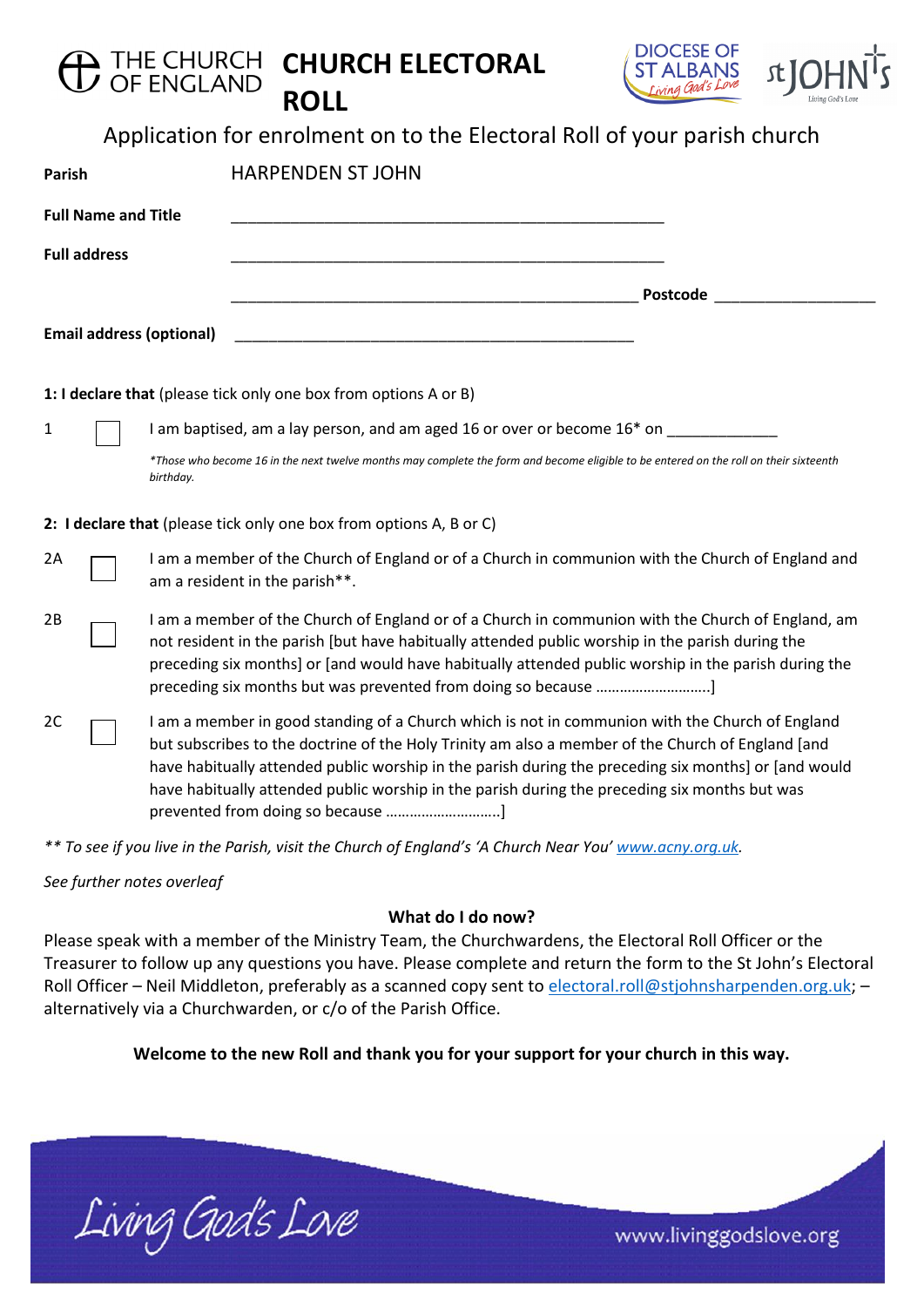#### **Electoral Roll form: Notes**

- 1 The only Churches at present in communion with the Church of England are other Anglican Churches and certain foreign Churches, as listed in the Supplementary Material to the Canons (but note [Rule](https://www.churchofengland.org/more/policy-and-thinking/church-representation-rules/part_8_miscellaneous_rules_72_to_84.xhtml#r83_3)  [83\(3\)](https://www.churchofengland.org/more/policy-and-thinking/church-representation-rules/part_8_miscellaneous_rules_72_to_84.xhtml#r83_3) of the Church Representation Rules, which provides for any question as to whether a particular Church is in communion with the Church of England to be decided by the Archbishops of Canterbury and York acting jointly).
- 2 Membership of the electoral roll is also open to members in good standing of a Church not in communion with the Church of England which subscribes to the doctrine of the Holy Trinity where those members are also prepared to declare themselves to be members of the Church of England.
- 3 Every six years a new roll is prepared and those on the previous roll are informed so that they can reapply. If you are not resident in the parish but were on the roll as a habitual worshipper and have been prevented by illness or other sufficient cause from worshipping for the past six months, you should complete declaration 2B or 2C as follows –
	- (a) delete the first set of words in square brackets and
	- (b) at the end of the second set of words in square brackets, briefly state the reason for not having worshipped as mentioned.
- 4 If you have any problems with this Form, please approach the clergy or lay people responsible for the parish, who will be pleased to help you.
- 5 In this Form 'Parish' means ecclesiastical parish.

#### **Electoral Roll: Use of email addresses and other personal data**

- 6 You do not have to provide an email address on this Form. If you do provide one, the Parochial Church Council and the electoral roll officer are entitled to use that email address to communicate with you in connection with the maintenance or revision of the Roll or the preparation of a new Roll or with elections to or membership of the Council.
- 1. We ask you to complete the separate 'Consent to Contact you' form to give us permission to update you more generally about news, events etc at St John's
- 7 The Church Representation Rules impose certain requirements for your name and address to be given to a third party, such as the diocesan electoral registration officer, in connection with elections to or membership of a deanery synod, diocesan synod or the House of Laity of the General Synod. If you provide an email address on this Form, it will be given to the third party along with your postal address.
- 8 A third party to whom your name and address have been given under the Church Representation Rules is in certain cases required by the Rules to pass them on to another person, such as the presiding officer in a synodical election. If you provide an email address on this Form, that email address will be given to the other person along with your postal address.
- 9 Any person to whom your email address or other personal data is given under the Church Representation Rules is required by those Rules to hold the data securely. Furthermore, if you do provide an email address on this Form, that does not give anybody the right to use it for any purpose other than those permitted by the Rules; so it cannot, for example, be used for social matters or fundraising.
- 10 The roll is published after each annual revision and after the preparation of a new roll. The published roll will include your name (as well as the name of every other person on the roll) but none of your other personal data (as defined by the Data Protection Act 2018) will be made public as a result of your inclusion on the roll.